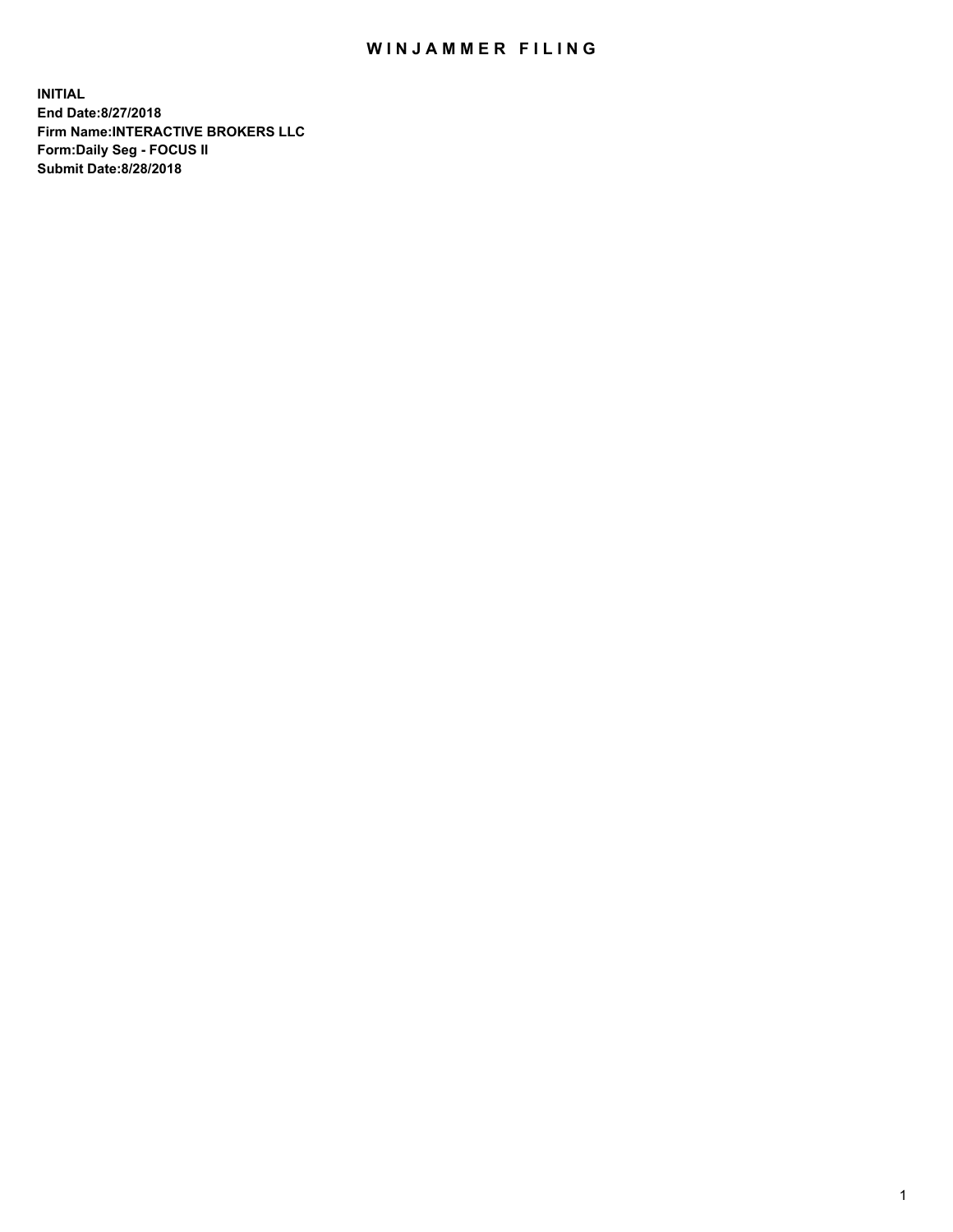**INITIAL End Date:8/27/2018 Firm Name:INTERACTIVE BROKERS LLC Form:Daily Seg - FOCUS II Submit Date:8/28/2018 Daily Segregation - Cover Page**

| Name of Company                                                                                                                                                                                                                                                                                                                | <b>INTERACTIVE BROKERS LLC</b>                                                                  |
|--------------------------------------------------------------------------------------------------------------------------------------------------------------------------------------------------------------------------------------------------------------------------------------------------------------------------------|-------------------------------------------------------------------------------------------------|
| <b>Contact Name</b>                                                                                                                                                                                                                                                                                                            | James Menicucci                                                                                 |
| <b>Contact Phone Number</b>                                                                                                                                                                                                                                                                                                    | 203-618-8085                                                                                    |
| <b>Contact Email Address</b>                                                                                                                                                                                                                                                                                                   | jmenicucci@interactivebrokers.c<br>om                                                           |
| FCM's Customer Segregated Funds Residual Interest Target (choose one):<br>a. Minimum dollar amount: ; or<br>b. Minimum percentage of customer segregated funds required:% ; or<br>c. Dollar amount range between: and; or<br>d. Percentage range of customer segregated funds required between:% and%.                         | $\overline{\mathbf{0}}$<br>$\overline{\mathbf{0}}$<br>155,000,000 245,000,000<br>0 <sub>0</sub> |
| FCM's Customer Secured Amount Funds Residual Interest Target (choose one):<br>a. Minimum dollar amount: ; or<br>b. Minimum percentage of customer secured funds required:% ; or<br>c. Dollar amount range between: and; or<br>d. Percentage range of customer secured funds required between:% and%.                           | $\overline{\mathbf{0}}$<br>0<br>80,000,000 120,000,000<br>0 <sub>0</sub>                        |
| FCM's Cleared Swaps Customer Collateral Residual Interest Target (choose one):<br>a. Minimum dollar amount: ; or<br>b. Minimum percentage of cleared swaps customer collateral required:% ; or<br>c. Dollar amount range between: and; or<br>d. Percentage range of cleared swaps customer collateral required between:% and%. | $\overline{\mathbf{0}}$<br><u>0</u><br>$\underline{0}$ $\underline{0}$<br>00                    |

Attach supporting documents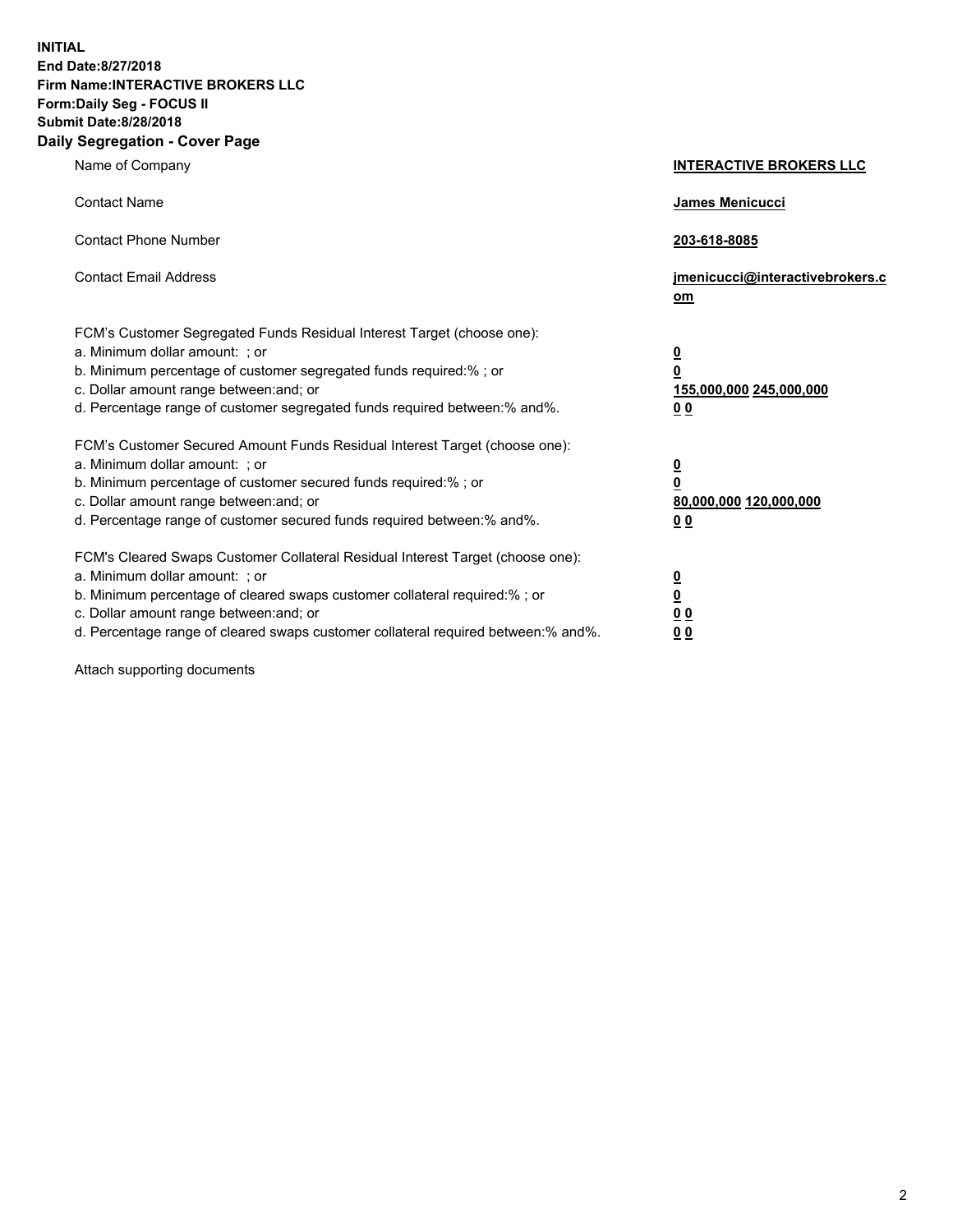## **INITIAL End Date:8/27/2018 Firm Name:INTERACTIVE BROKERS LLC Form:Daily Seg - FOCUS II Submit Date:8/28/2018 Daily Segregation - Secured Amounts**

|     | Dany Ocgregation - oceaned Anioante                                                               |                                                 |
|-----|---------------------------------------------------------------------------------------------------|-------------------------------------------------|
|     | Foreign Futures and Foreign Options Secured Amounts                                               |                                                 |
|     | Amount required to be set aside pursuant to law, rule or regulation of a foreign                  | $0$ [7305]                                      |
|     | government or a rule of a self-regulatory organization authorized thereunder                      |                                                 |
| 1.  | Net ledger balance - Foreign Futures and Foreign Option Trading - All Customers                   |                                                 |
|     | A. Cash                                                                                           | 454,358,884 [7315]                              |
|     | B. Securities (at market)                                                                         | $0$ [7317]                                      |
| 2.  | Net unrealized profit (loss) in open futures contracts traded on a foreign board of trade         | -1,431,404 [7325]                               |
| 3.  | Exchange traded options                                                                           |                                                 |
|     | a. Market value of open option contracts purchased on a foreign board of trade                    | 317,079 [7335]                                  |
|     | b. Market value of open contracts granted (sold) on a foreign board of trade                      | -39,830 [7337]                                  |
| 4.  | Net equity (deficit) (add lines 1.2. and 3.)                                                      | 453,204,729 [7345]                              |
| 5.  | Account liquidating to a deficit and account with a debit balances - gross amount                 | 3,029 [7351]                                    |
|     | Less: amount offset by customer owned securities                                                  | 0 [7352] 3,029 [7354]                           |
| 6.  | Amount required to be set aside as the secured amount - Net Liquidating Equity                    | 453,207,758 [7355]                              |
|     | Method (add lines 4 and 5)                                                                        |                                                 |
| 7.  | Greater of amount required to be set aside pursuant to foreign jurisdiction (above) or line<br>6. | 453,207,758 [7360]                              |
|     | FUNDS DEPOSITED IN SEPARATE REGULATION 30.7 ACCOUNTS                                              |                                                 |
| 1.  | Cash in banks                                                                                     |                                                 |
|     | A. Banks located in the United States                                                             | 71,614,031 [7500]                               |
|     | B. Other banks qualified under Regulation 30.7                                                    | 0 [7520] 71,614,031 [7530]                      |
| 2.  | Securities                                                                                        |                                                 |
|     | A. In safekeeping with banks located in the United States                                         | 372,121,742 [7540]                              |
|     | B. In safekeeping with other banks qualified under Regulation 30.7                                | 0 [7560] 372,121,742 [7570]                     |
| 3.  | Equities with registered futures commission merchants                                             |                                                 |
|     | A. Cash                                                                                           | $0$ [7580]                                      |
|     | <b>B.</b> Securities                                                                              | $0$ [7590]                                      |
|     | C. Unrealized gain (loss) on open futures contracts                                               | $0$ [7600]                                      |
|     | D. Value of long option contracts                                                                 | $0$ [7610]                                      |
|     | E. Value of short option contracts                                                                | 0 [7615] 0 [7620]                               |
| 4.  | Amounts held by clearing organizations of foreign boards of trade                                 |                                                 |
|     | A. Cash                                                                                           | $0$ [7640]                                      |
|     | <b>B.</b> Securities                                                                              | $0$ [7650]                                      |
|     | C. Amount due to (from) clearing organization - daily variation                                   | $0$ [7660]                                      |
|     | D. Value of long option contracts                                                                 | $0$ [7670]                                      |
|     | E. Value of short option contracts                                                                | 0 [7675] 0 [7680]                               |
| 5.  | Amounts held by members of foreign boards of trade                                                |                                                 |
|     | A. Cash                                                                                           | 120,368,989 [7700]                              |
|     | <b>B.</b> Securities                                                                              | $0$ [7710]                                      |
|     | C. Unrealized gain (loss) on open futures contracts                                               | 9,156,477 [7720]                                |
|     | D. Value of long option contracts                                                                 | 317,079 [7730]                                  |
|     | E. Value of short option contracts                                                                | <u>-39,830</u> [7735] <u>129,802,715</u> [7740] |
| 6.  | Amounts with other depositories designated by a foreign board of trade                            | $0$ [7760]                                      |
| 7.  | Segregated funds on hand                                                                          | $0$ [7765]                                      |
| 8.  | Total funds in separate section 30.7 accounts                                                     | 573,538,488 [7770]                              |
| 9.  | Excess (deficiency) Set Aside for Secured Amount (subtract line 7 Secured Statement               | 120,330,730 [7380]                              |
|     | Page 1 from Line 8)                                                                               |                                                 |
| 10. | Management Target Amount for Excess funds in separate section 30.7 accounts                       | 80,000,000 [7780]                               |
| 11. | Excess (deficiency) funds in separate 30.7 accounts over (under) Management Target                | 40,330,730 [7785]                               |
|     |                                                                                                   |                                                 |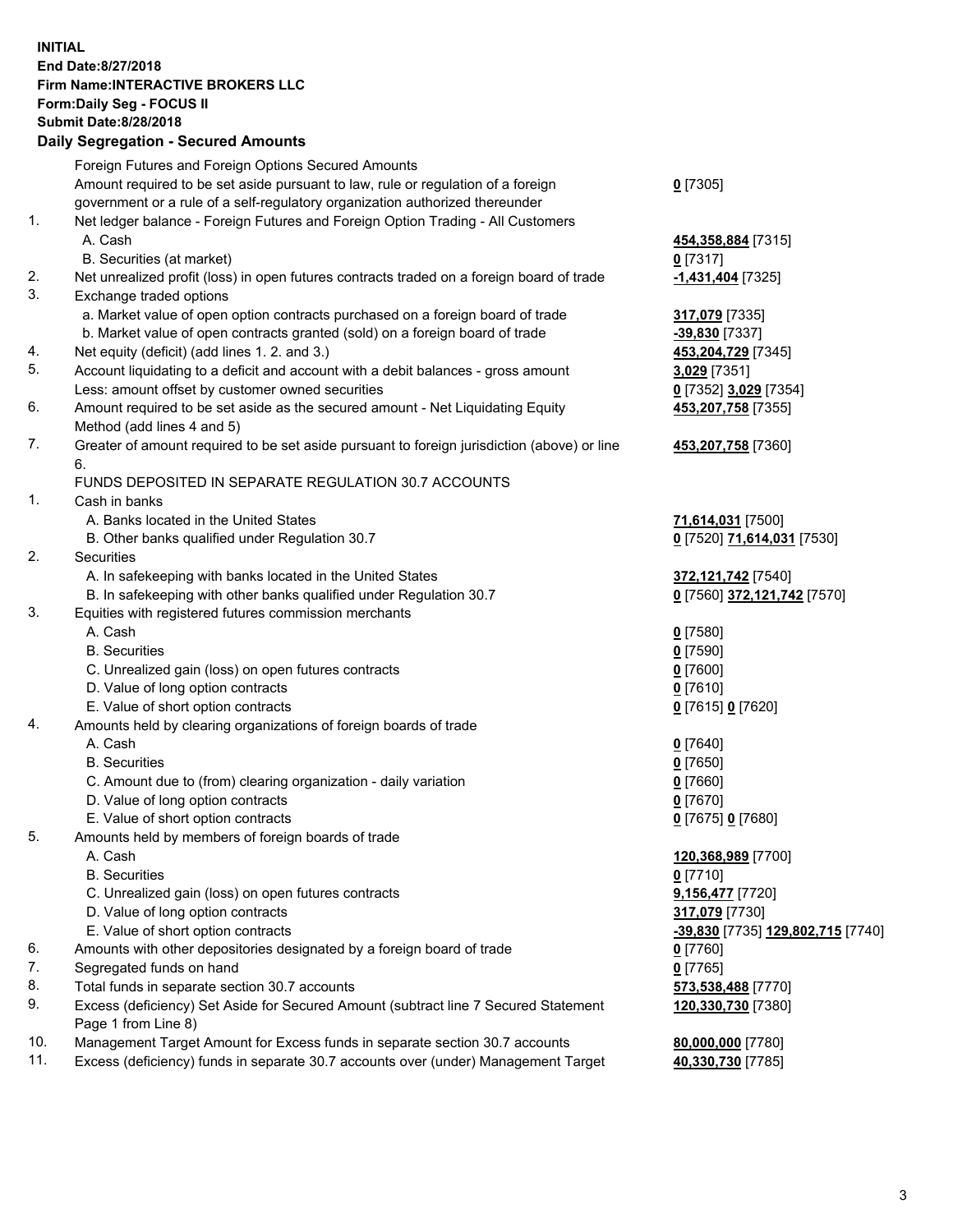**INITIAL End Date:8/27/2018 Firm Name:INTERACTIVE BROKERS LLC Form:Daily Seg - FOCUS II Submit Date:8/28/2018 Daily Segregation - Segregation Statement** SEGREGATION REQUIREMENTS(Section 4d(2) of the CEAct) 1. Net ledger balance A. Cash **4,093,860,601** [7010] B. Securities (at market) **0** [7020] 2. Net unrealized profit (loss) in open futures contracts traded on a contract market **-78,627,679** [7030] 3. Exchange traded options A. Add market value of open option contracts purchased on a contract market **159,699,745** [7032] B. Deduct market value of open option contracts granted (sold) on a contract market **-191,940,732** [7033] 4. Net equity (deficit) (add lines 1, 2 and 3) **3,982,991,935** [7040] 5. Accounts liquidating to a deficit and accounts with debit balances - gross amount **162,361** [7045] Less: amount offset by customer securities **0** [7047] **162,361** [7050] 6. Amount required to be segregated (add lines 4 and 5) **3,983,154,296** [7060] FUNDS IN SEGREGATED ACCOUNTS 7. Deposited in segregated funds bank accounts A. Cash **1,048,477,716** [7070] B. Securities representing investments of customers' funds (at market) **1,886,778,930** [7080] C. Securities held for particular customers or option customers in lieu of cash (at market) **0** [7090] 8. Margins on deposit with derivatives clearing organizations of contract markets A. Cash **26,468,651** [7100] B. Securities representing investments of customers' funds (at market) **1,248,420,134** [7110] C. Securities held for particular customers or option customers in lieu of cash (at market) **0** [7120] 9. Net settlement from (to) derivatives clearing organizations of contract markets **3,977,959** [7130] 10. Exchange traded options A. Value of open long option contracts **159,585,669** [7132] B. Value of open short option contracts **-191,886,512** [7133] 11. Net equities with other FCMs A. Net liquidating equity **0** [7140] B. Securities representing investments of customers' funds (at market) **0** [7160] C. Securities held for particular customers or option customers in lieu of cash (at market) **0** [7170] 12. Segregated funds on hand **0** [7150] 13. Total amount in segregation (add lines 7 through 12) **4,181,822,547** [7180] 14. Excess (deficiency) funds in segregation (subtract line 6 from line 13) **198,668,251** [7190] 15. Management Target Amount for Excess funds in segregation **155,000,000** [7194] **43,668,251** [7198]

16. Excess (deficiency) funds in segregation over (under) Management Target Amount Excess